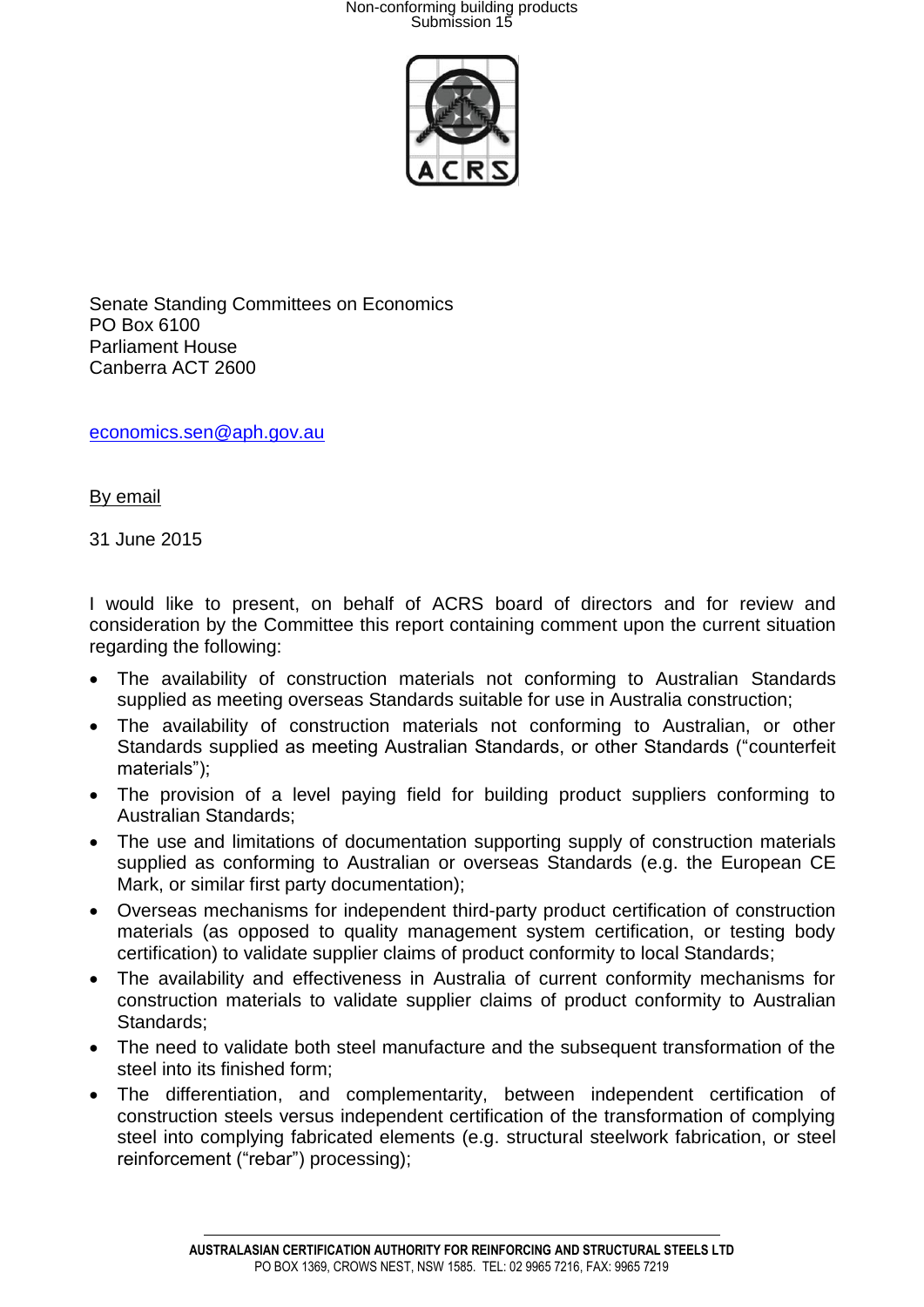

• The ACRS independent third party product certification scheme for construction steels (steel reinforcing materials, steel prestressing materials and structural steels) to Australian and New Zealand Standards.

The current member companies of ACRS are:

- 1. Australasian Wire Industry Association (AWIA)
- 2. Australian Constructors Association (AHCA)
- 3. Australian Institute of Building (AIB)
- 4. Australian Institute of Building Surveyors (AIBS)
- 5. Australian Steel Institute (ASI)
- 6. Austroads
- 7. Building Officials Institute of New Zealand (BOINZ)
- 8. Bureau of Steel Manufacturers of Australia (BOSMA)
- 9. Concrete Institute of Australia (CIA)
- 10. Consult Australia (formerly, ACEA)
- 11. Engineers, Australia
- 12. Heavy Engineering Research Association (HERA NZ)
- 13. Housing Industry Association (HIA)
- 14. Master Builders Association (MBA)
- 15. National Precast Concrete Association Australia (NPCAA)
- 16. Post Tensioning Institute of Australia (PTIA)
- 17. Steel Reinforcement Institute of Australia (SRIA)
- 18. The University of Melbourne

The cornerstone of the ACRS scheme is the testing and data reviews undertaken by ACRS throughout the year. Qualified independent laboratories selected and monitored by ACRS undertake testing of samples taken at audit by the ACRS auditors. Data reviews of all products certified by ACRS are undertaken every three-months by ACRS own personnel to ensure continuing compliance with both the ACRS Scheme and the Australian Standard of supply.

What follows below is a discussion of the points above in the context of the ACRS Scheme. An overview with recommendations is provided in Section 1.

We hope this submission provides a clear picture of the current position of supply of steel construction materials to AS/NZS Standards and the longstanding role and operation of the ACRS product certification scheme. ACRS would of course be very pleased to provide further information to the Committee, or to answer directly any questions the Committee might have.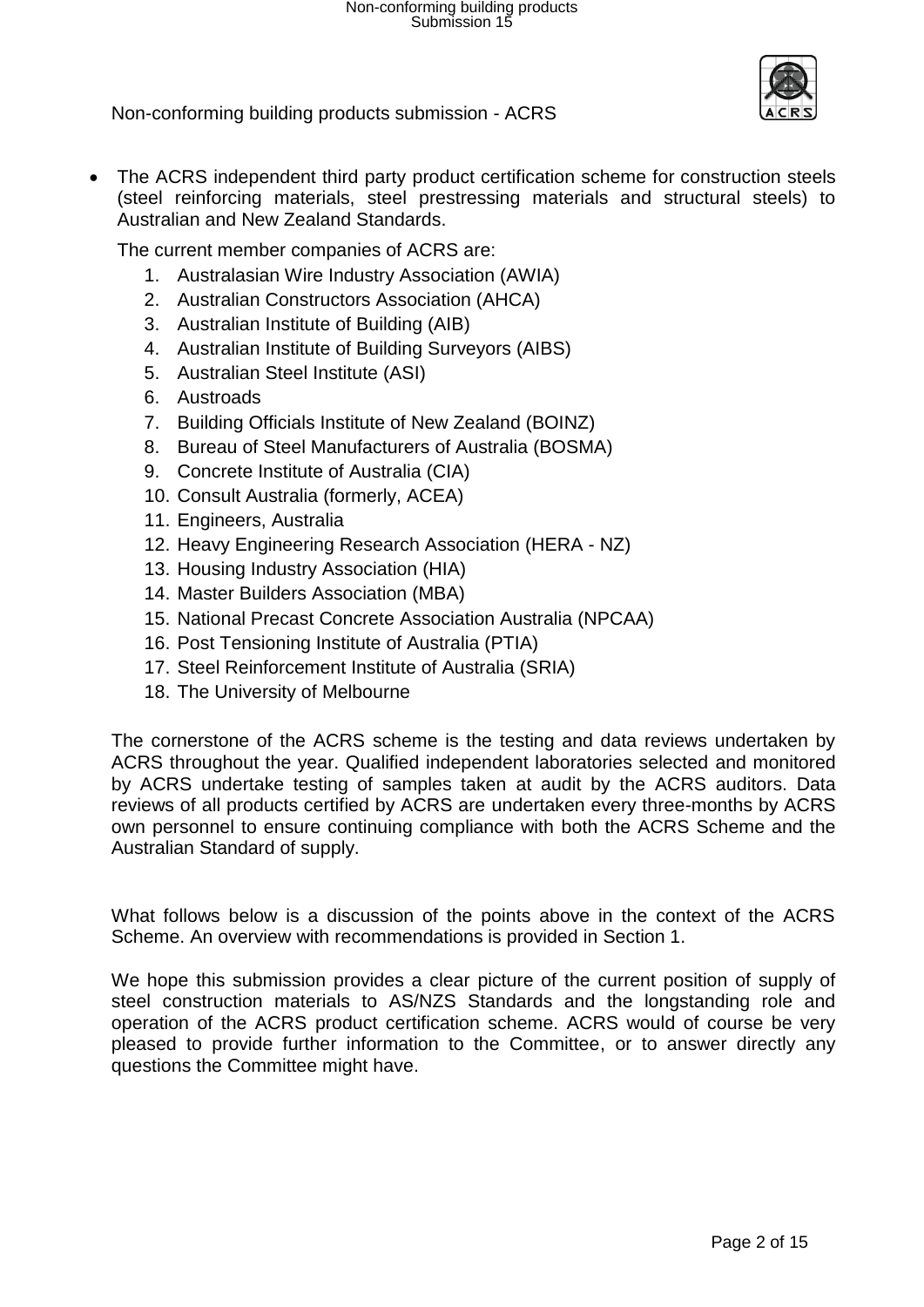

Non-conforming building products submission - ACRS

For and on behalf of the ACRS board of directors,

Prof. Graham Hutchinson, AM DPhil (Oxon) Chairman ACRS

Adj. Prof. Dr John Fenwick AM BE DPhil DEng Vice-Chairman ACRS, Chair ACRS Audit and Assessment Committee (Austroads nominee to ACRS 2000-2008)

Philip Sanders BSc CPEng FIEAust FIStructE Executive Director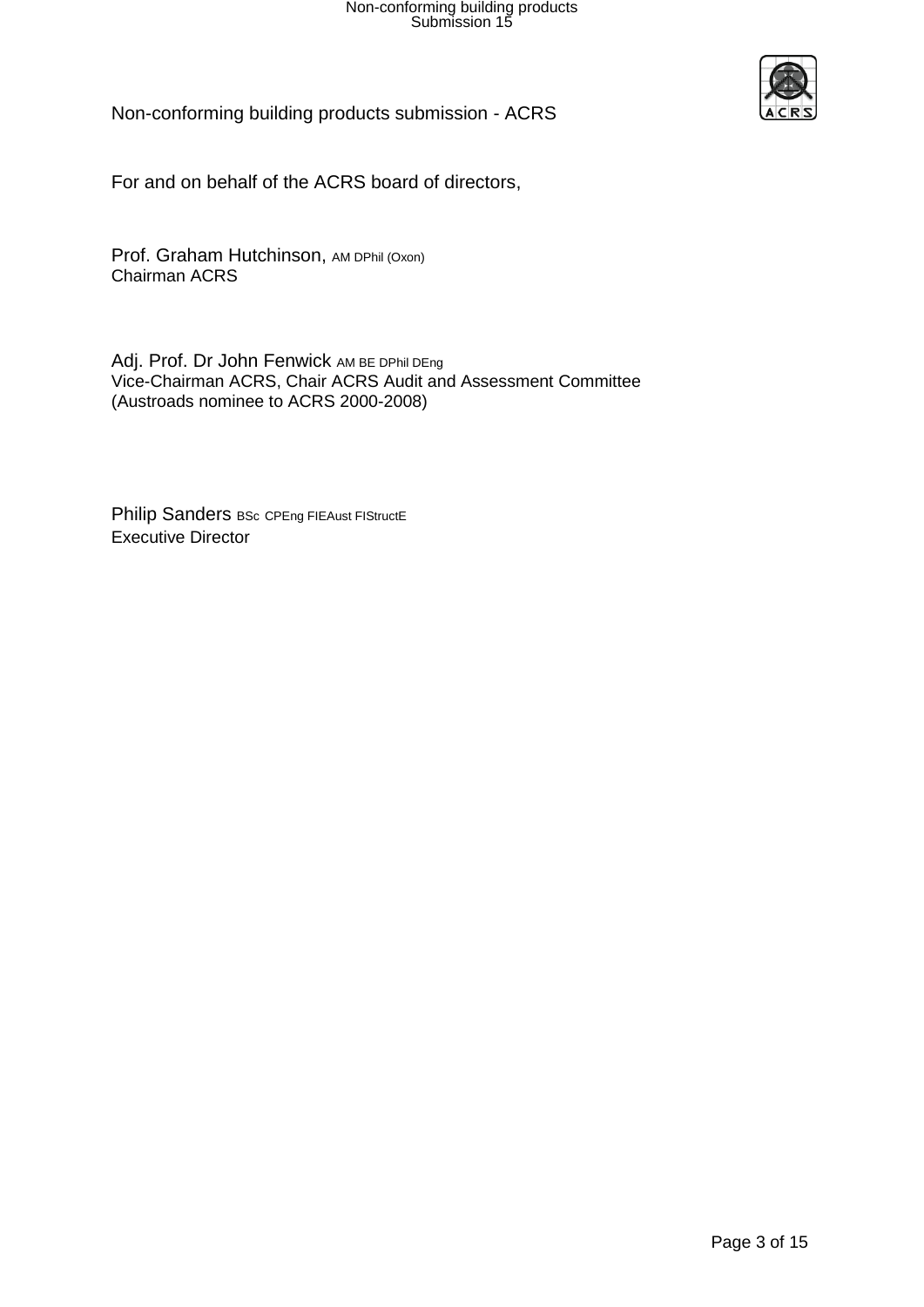

# **1. Overview and recommendations**

- 1.1. The Australasian Certification Authority for Reinforcing and Structural Steels  $(ACRS)^1$  is the peak body of key organisations in Australia and New Zealand committed to the supply of construction steels conforming to the requirements of Australian and New Zealand Standards. ACRS membership (see below) consists of key industry and professional associations, non-government organisations and government observers who are involved in the planning, design, delivery and use of construction steels in our built environment. ACRS owns, administers and operates an internationally recognised, accredited, voluntary product certification scheme for construction steels, founded upon expert assessment and continual verification.
- 1.2. In the area of construction steels (particularly steel reinforcing and steel prestressing materials), from the activities and significant market coverage of the ACRS Product Scheme, which operates on the UK/EU model, Australia and New Zealand have not experienced the same levels of nonconforming construction steels as some countries;
- 1.3. However, in recent years there have been reports of increasing use of building materials that do not conform to the minimum expected requirements of Australian Standards (e.g.  $^2$ ), to the detriment of the industry, the public and conforming materials suppliers. This includes construction steels and associated products  $(e.g. 3)$ .
- 1.4. ACRS believes that should an appropriate national building product conformity framework be effected, the Australian public and construction industry will derive significant benefits from improved confidence in the provision of conforming steel products and reduction of "red-tape" through an internationally accepted scheme utilising the lowest cost, not-for-profit model for a minimum approved level of technical rigour.
- 1.5. Australia has several established, effective and internationally recognised product certification schemes providing technically competent review of supplier claims of conformity to Australian Standards. Australia is therefore well placed to formalise an effective building products validation framework building upon the achievements of these organisations. The APCC Procurement of Construction Products - A guide to achieving compliance<sup>4</sup> provides an excellent resource for users. There are also available many published documents from industry and trades associations providing detailed guidance (e.g.  $5$ ).
- 1.6. Put simply, it is the view of ACRS that Australia already has in place many of the tools for effective management of product conformity; it simply lacks the national framework under which they can operate in a coherent and cohesive manner to the benefit of the construction industry and public.

l <sup>1</sup> ACRS website[: www.steelcertification.com](http://www.steelcertification.com/)

<sup>&</sup>lt;sup>2</sup> AI Group, The quest for a level playing field, November 2013:

[http://www.aigroup.com.au/portal/binary/com.epicentric.contentmanagement.servlet.ContentDeliveryServlet/LIVE\\_CONTENT/Publicatio](http://www.aigroup.com.au/portal/binary/com.epicentric.contentmanagement.servlet.ContentDeliveryServlet/LIVE_CONTENT/Publications/Reports/2013/REPORT_NCP_FINAL.pdf)

[ns/Reports/2013/REPORT\\_NCP\\_FINAL.pdf](http://www.aigroup.com.au/portal/binary/com.epicentric.contentmanagement.servlet.ContentDeliveryServlet/LIVE_CONTENT/Publications/Reports/2013/REPORT_NCP_FINAL.pdf)<br><sup>3</sup> SA Government <u>http://www.sa.gov.au/\_\_data/assets/pdf\_file/0015/122613/Advisory-Notice-12\_2014-Non-conforming-building-</u> [products.pdf](http://www.sa.gov.au/__data/assets/pdf_file/0015/122613/Advisory-Notice-12_2014-Non-conforming-building-products.pdf)

<sup>4</sup> APCC, Procurement of Construction Products - A guide to achieving compliance, September 2014:

<http://www.apcc.gov.au/SitePages/Construction%20Product%20Quality%20Guide.aspx><br><sup>5</sup> Master Builders Assoc. <u>https://www.masterbuilders.asn.au/\_\_data/assets/pdf\_file/0006/339684/Non-conforming-products-Evidence-of-</u> [Suitabilityv2.pdf](https://www.masterbuilders.asn.au/__data/assets/pdf_file/0006/339684/Non-conforming-products-Evidence-of-Suitabilityv2.pdf)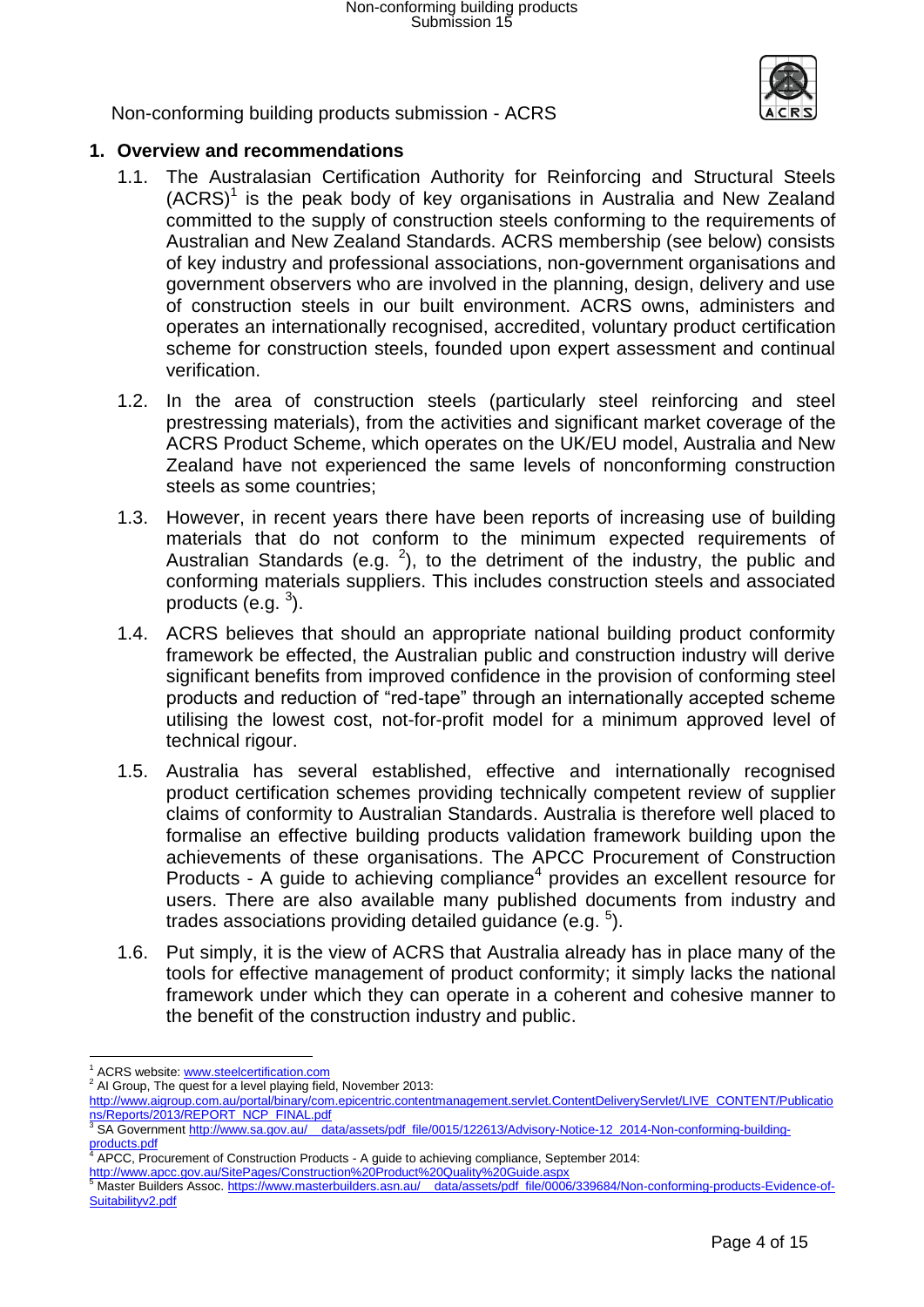

- **2. The availability of construction materials not conforming to Australian, or other Standards supplied as meeting Australian Standards, or other Standards ("Counterfeit materials")**
	- 2.1. Many materials are supplied purporting to meet customer requirements, and/or Australian Standards solely on the basis of supplier test certificates (see 4.1 below).
	- 2.2. The UK CROSS system "Confidential Reporting on Structural Safety" <sup>6</sup>, is a part of Structural Safety and the first confidential reporting system to deal with structures. CROSS has produced a number of reports indicating supply of construction materials utilising forged certificates, or other incorrect documentation (e.g. CROSS reports 254, 259, 299, 326, 331, 338 and 284) is widespread.
	- 2.3. In the USA, similar concerns have also been well documented (e.g. Zurich Insurance Group reported<sup>7</sup> "The investigations revealed that many of these *counterfeit fasteners were imported into the US. They had dimensional discrepancies, were made of inferior materials, or were not heat-treated consistently to required specification. They had incorrect head marks to indicate high strength classification."* In regard to the response from suppliers regarding supply of counterfeit products Minchin, et al reported<sup>8</sup> "43% of the respondents *noted that the counterfeiter denied that the item was counterfeit, denied supplying the counterfeit item, or never responded to inquiries."*
	- 2.4. Counterfeiting has also been reported as, on occasion, being unintentional, e.g. *"Another source of counterfeiting is a lack of knowledge and understanding of foreign standards on the part of [foreign] manufacturers"* <sup>4</sup> *.*
	- 2.5. ACRS can confirm that throughout its 12-years of operation it has encountered a significant number of incidences where manufacturers of construction steels have proved unable to demonstrate conformity to the minimum requirements of the claimed Australian Standard of manufacture and/or supply, both from conscious misrepresentation and through lack of understanding of specific requirements of AS/NZS Standards.
	- 2.6. Manufacturer's test certificates with any steel delivered should always be matched to the manufacturer's product conformity certificate from an independent third-party, accredited certification body to demonstrate that manufacturer's continuing conformity to the nominated Standard of supply.
- **3. The availability of construction materials not conforming to Australian Standards supplied as meeting overseas Standards suitable for use in Australia construction**
	- 3.1. ACRS has noted increasing notification of construction steels stated as having been manufactured to overseas standards but being supplied as "equivalent" to steel grades referenced in an Australian Standard. In ACRS experience, documents provided for such materials are often not sufficient to make effective determination of such claims. Often the claim relates solely to strength of

l <sup>6</sup> Structural-Safety website: [http://www.structural-safety.org](http://www.structural-safety.org/)

<sup>7</sup> Zurich Insurance, Strategies for managing risk of counterfeit products, January 2013:

[http://www.zurich.com.au/content/dam/risk\\_features/product\\_liability/risk\\_topic\\_strategies\\_for\\_managing\\_risk\\_of\\_counterfeit.pdf](http://www.zurich.com.au/content/dam/risk_features/product_liability/risk_topic_strategies_for_managing_risk_of_counterfeit.pdf)

<sup>8</sup> Counterfeit Construction Products From Low-cost Sourcing Countries, Minchin et al, June 2011 (ISBN: 9789052693958)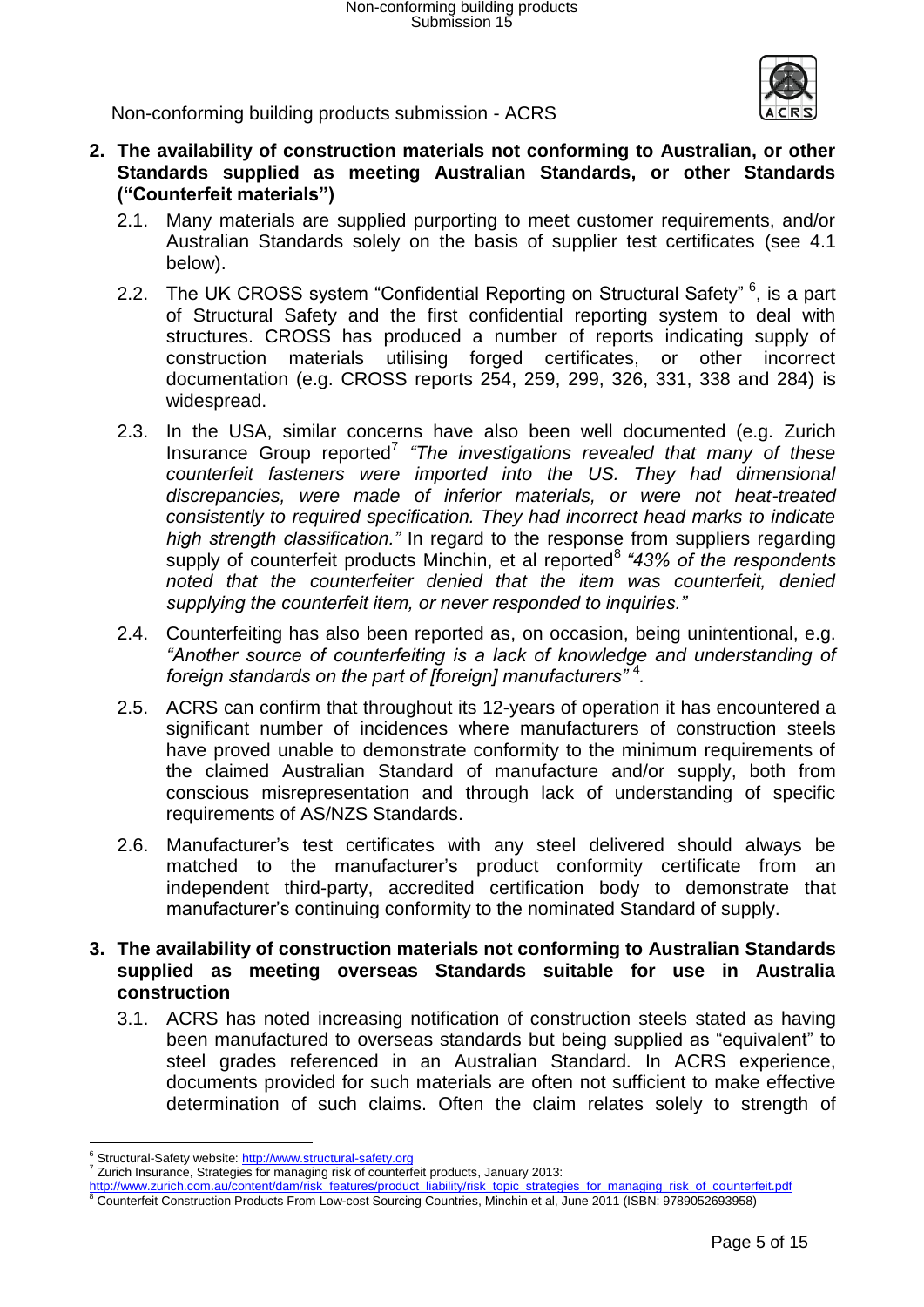

materials and not to other critical performance measures (such as ductility) required under Australian Standards.

- **4. The use and limitations of documentation supporting use of construction materials supplied as conforming to Australian or overseas Standards (such the European CE Mark, or similar first party documentation)**
	- 4.1. Perhaps the most frequent customer-related matter ACRS encounters is the difficulty experienced by customers, or their representatives, properly identifying the source-identity of the material (e.g. manufacturers' marks) to be able to match the delivered materials with the documentation supplied and validate materials conformity. Full-service certification schemes, such as the ACRS scheme, in addition to factory production control audits and independent testing, provide regular review and analysis of all products manufactured and supplied by the certified manufacturer to the Australian Standard that the manufacturer certified to. This makes matching material to conformity documentation simple and effective for the customer and any verifier.
	- 4.2. A second commonly encountered customer-related matter is that of mixed supply (sometimes called "shandying") where conforming supply is declared but either a portion of the product supplied is sourced from a compliant supplier and some sourced from a non-compliant supplier, or alternatively the material is sourced from a supplier but the product delivered does not consistently meet the Standard. Effective continuous review by a full-service certifier, at both the manufacturer and the fabricator/processor is required to manage the risk of such mixed supply.
	- 4.3. The EU CE Mark is increasingly presented as a means of demonstrating conformity assurance to acceptable international norms. The EU Construction Products Regulation<sup>9</sup> ("CPR") "... lays down harmonised rules for the marketing *of construction products in the EU. The Regulation provides a common technical*  language to assess the performance of construction products. It ensures that *reliable information is available to professionals, public authorities, and consumers, so they can compare the performance of products from different manufacturers in different countries."* And aims to offer the following stakeholder benefits:
		- *free circulation of construction products in the EU's Single Market products have to be tested only once according to a harmonised European standard or European Assessment Document;*
		- *national authorities can set performance requirements using the harmonised European standard or European Assessment Document;*
		- *users of construction products can better define their performance demands;*
		- *market surveillance can rely on one common information structure."*
	- 4.4. EU CE marking<sup>10</sup> is called up within the CPR. However, even when taken in the context of the functional CPR, limitations exist with regard to the utility of CE marking. Cross reports (ref 284), that *"It is clear that CE marking alone may not*

<http://ec.europa.eu/DocsRoom/documents/11502>

 $\overline{a}$ 

<sup>9</sup> Construction Products Regulation 305/2011: [http://ec.europa.eu/growth/sectors/construction/product-regulation/index\\_en.htm](http://ec.europa.eu/growth/sectors/construction/product-regulation/index_en.htm) <sup>10</sup> The 'Blue Guide' on the implementation of EU product rules Version 1.1 15/07/2015: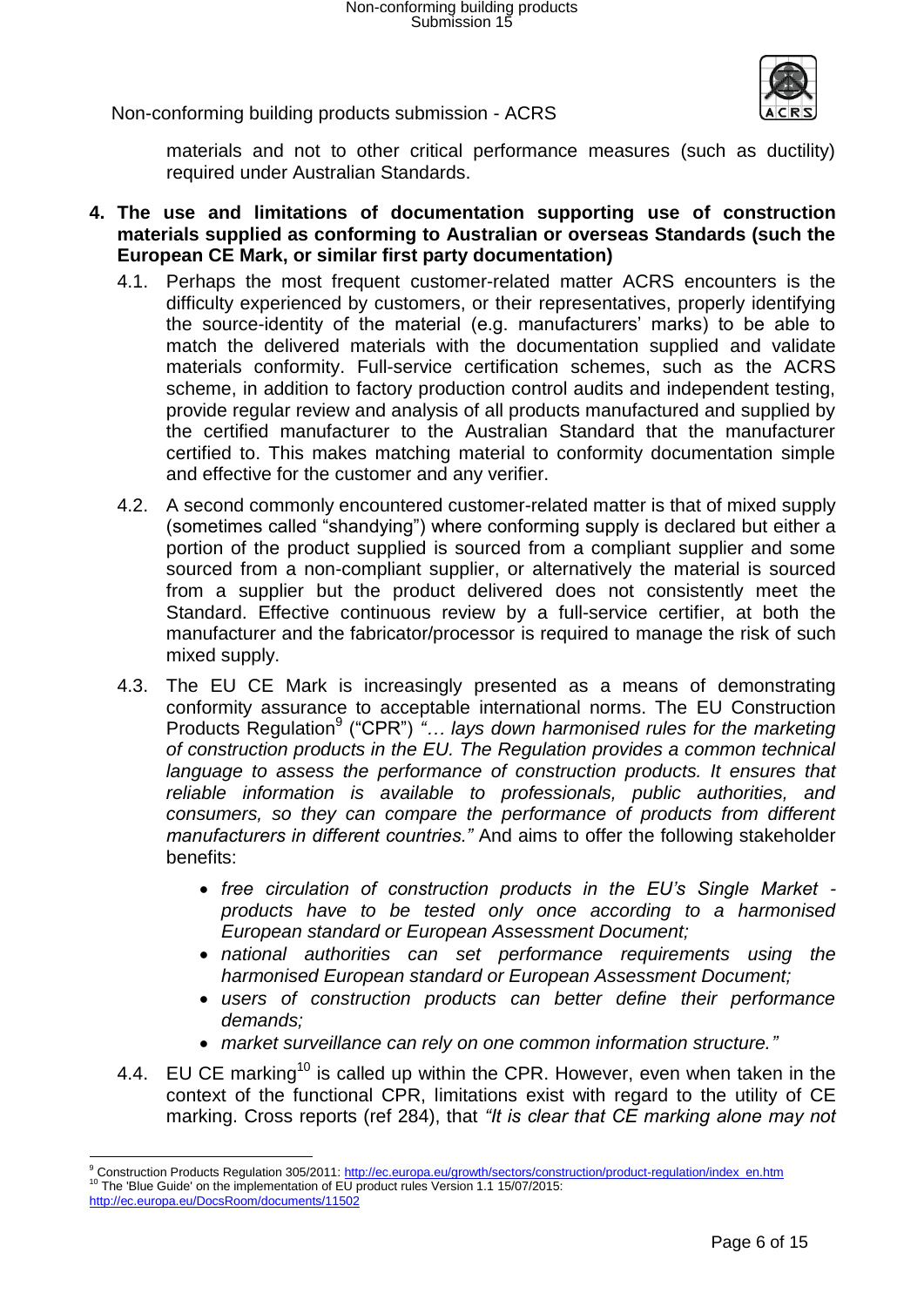

*offer the same level of confidence as quality schemes that have been used historically. CE marking is a standardised method of giving product characteristics against a harmonised EN. It is not a declaration of fitness for purpose in any particular circumstance of use and a reputable product manufacturer's technical information may be more useful if it gives advice on the use of the product in service."* That is, CE marking is not a product certification mark: It is a supplier declaration of conformity.

- **5. Overseas mechanisms for independent third-party product certification of construction materials (as opposed to quality management system certification, or testing body certification) to validate supplier claims of product conformity to local Standards**
	- 5.1. From sections 2 and 4 above, it is clear that simple reliance on supplier declarations, supplier test certificates, or even CE marking-type approval systems is not, on their own or in any combination, satisfactory for the effective demonstration of conformity to Standards of high risk construction materials (such as steel). Use of independent product certification bodies appropriate to the building product concerned to validate manufacturers' claims of conformity are required, depending upon the risk profile of the product concerned.
	- 5.2. For example, EU CE marking is not only not product certification, but are (as described above) solely the supplier's own declaration of conformity of its products to EU requirements that, in the case of construction steels (as a higher risk material), requires further validation by a suitably qualified Notified Body.
	- 5.3. Notified Bodies are assessed for competence by each EU member state. CE Marking under the CPR depends upon four criteria: a harmonised system of technical specifications; an agreed system of assessment and verification; a framework of Notified Bodies and lastly; harmonised presentation of technical data. Without such controls, and without those controls being effectively policed, establishing equivalency of rigour and expertise by multiple Notified Bodies offering certification to the same standards would lead to substantive differences in technical outcomes and a degraded system. Due to the difficulties of establishing such equivalence, a number of EU countries have therefore established a single Notified Body per product type (E.g. UKCARES is the UK Notified Body for steel reinforcing and prestressing materials);
	- 5.4. Note: ACRS is equivalent to an EU Notified Body operating to System 1+ (the highest level) under the EU CPR.

### **6. The availability and effectiveness in Australia of current conformity mechanisms for construction materials to validate supplier claims of product conformity to Australian Standards**

6.1. Several organisations in Australia have developed compliance schemes for construction materials and building products that have proved effective and have been widely adopted, including the Australian Window Association scheme<sup>11</sup> and schemes operated by the Engineered Wood Products Association of Australasia<sup>12</sup>

l

<sup>&</sup>lt;sup>11</sup> Australian Window Association website[: http://www.wers.net/werscontent/certified-products-hub](http://www.wers.net/werscontent/certified-products-hub)

<sup>&</sup>lt;sup>12</sup> Engineered Wood Products Assoc. of Australasia website:<http://ewp.asn.au/?q=certification>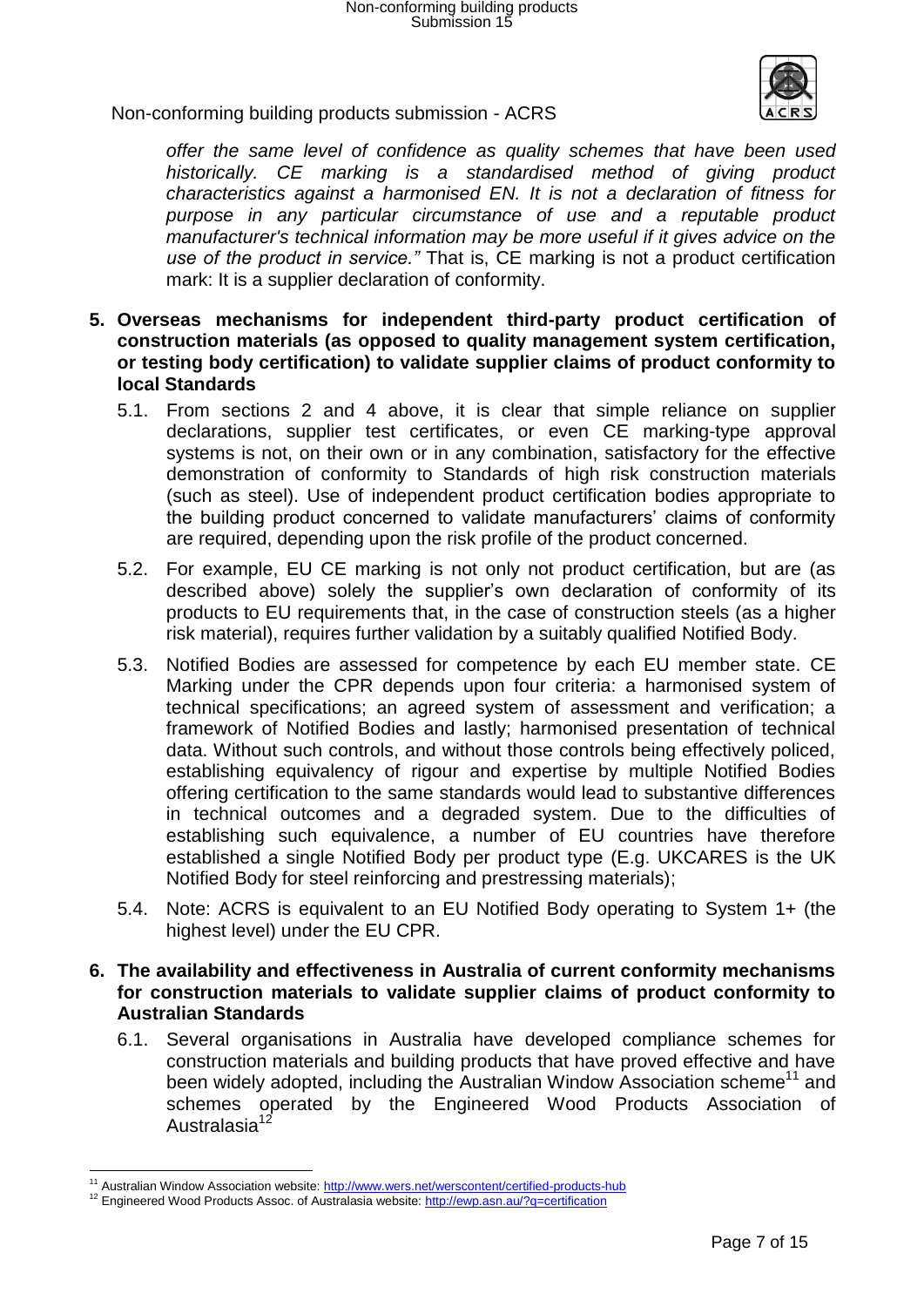

- **7. Differentiation between independent product certification of construction steels versus independent certification of the transformation of that steel into fabricated elements (e.g. structural steelwork fabrication, or rebar processing) complying with appropriate standards and specifications**
	- 7.1. The ACRS scheme commenced in 2000. The scheme currently covers the manufacture of reinforcing steels, prestressing steels and structural steels supplied as meeting AS/NZS Standards. The ASI Scheme (Steelwork Compliance Australia)<sup>13</sup> recently released certifies fabricators of structural steel elements, not the verification of conformity to Australian steel materials Standards of the steel itself. The two schemes are therefore entirely distinct, but complementary.
	- 7.2. Construction steels manufactured to AS/NZS Standards can be rendered noncomplying by poor transformation, through such processes as cutting, bending, welding, etc. In steel reinforcing materials, the ACRS scheme, through its certification of steel reinforcement ("rebar") processors, in addition to the mills of manufacture, provides a rigorous mechanism for "bookending" the manufacture and transformation
	- 7.3. Certification systems that only assess the mill of manufacture do not provide for validated performance to Standards of the as-delivered product; do not provide for fair competition (as non-compliant transformation is often cheaper, especially when "shandying" of materials is employed); may result in higher maintenance costs over the life of the structure, and; may have safety implications, both on site during construction and during the life of the structure (e.g.  $2, 4$ ).

# **8. The ACRS independent third party product certification scheme**

8.1. ACRS

The Australasian Certification Authority for Reinforcing and Structural Steels (ACRS) is the peak body of key organisations in Australia and New Zealand committed to the supply of construction steels conforming to Australian and New Zealand Standards. ACRS membership (see below) consists of industry and professional associations, non-government organisations and government observers who are involved in the planning, design, delivery and use of construction steels to our built environment. ACRS owns, administers and operates an internationally recognised, accredited product certification scheme for construction steels, founded upon expert assessment and continual verification.

8.2. History & Origins

Thirty years ago, most Roads Authorities had engineers with experience in structural steel and welding & testing, as well as in reinforcing and prestressing steels, and most of the steel used was locally made. There were few concerns about substandard steels unlike today where steels are sourced globally, imported from dozens of countries and which may be manufactured to one of many different standards, or indeed to no recognised standard at all. In addition, local standards can differ in some important respects from many overseas standards, both for technical reasons (such as fire and earthquake provisions)

l <sup>13</sup> SCA websit[e http://www.scacompliance.com.au](http://www.scacompliance.com.au/)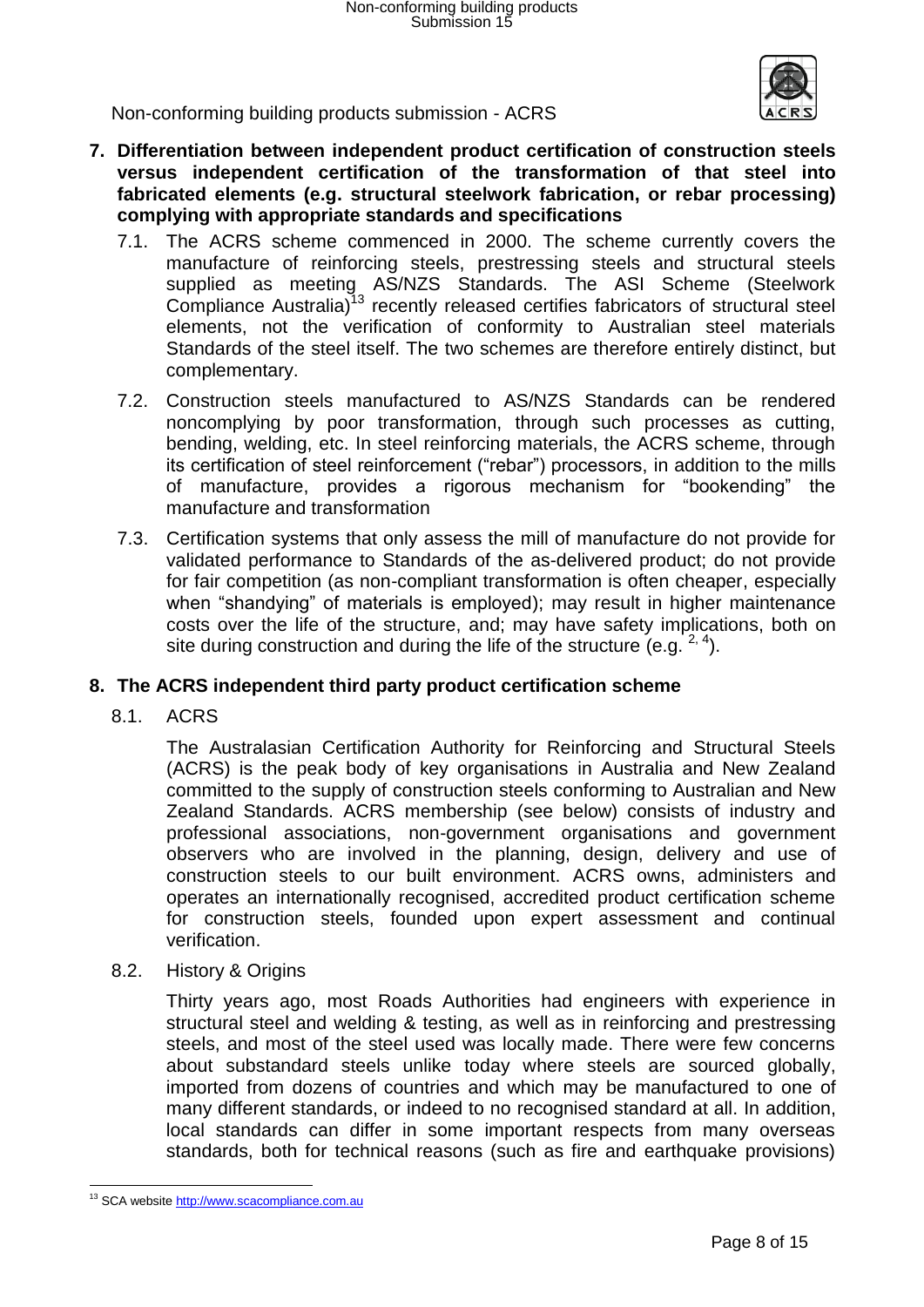

and for reasons of local construction practice (such as the more prevalent use of on-site welding).

Whilst suppliers could provide their own assertion or confirmation of the compliance of their products (1<sup>st</sup>-party attestation), Australia has also maintained a requirement for validation of the full suite of mechanical properties of the delivered materials, initially by government bodies (such as Road and Traffic Authorities) or by checking engineers acting for the customer  $(2^{nd}$ -Party certification). Later, with the advent of performance-based materials standards containing conformity assessment provisions, these two avenues were augmented by a third option, 3<sup>rd</sup>-Party certification by an approved product certification body.

However, Australia has no overarching conformity assessment framework for building materials to test the claims of building product manufacturer that their products meet Australian standards and to provide a clear guide to suppliers, certifiers, customers and the public of fitness for purpose. Australia is unlike common overseas systems such as the EU Construction Products Regulation with the associated CE Mark system with Notified Body Approval for higher risk products such as building materials):

- Rigour (do all products require the same level of review and validation?)
- Consistency (either by the certification body, or between certification bodies)

Main Roads Queensland began testing prestressing strand in 1977 and further testing during the 1980's and 1990's showed that about 50% of supplies did not meet the Australian Standard. As a result MRDQ set up three test rigs at University of Queensland and operated an informal testing scheme.

Starting in 2001 with steel reinforcing materials, Australian materials Standards began to include detailed conformity assessment procedures as normative requirements. However, not only was this a new departure for domestic manufacturers and processors, it also impacted the increasing numbers of importers who, since the late 1990's, were forming an increasing proportion of the supply to Australian construction projects. This change to global procurement practice presented customers with significantly increased risks whilst presenting suppliers with an uneven playing field. Therefore a national certification scheme for steel reinforcing and prestressing materials was seen to be essential to ensure a common, credible mechanism for materials validation for all stakeholders.

Having assessed the established options for steel certification overseas (see "Model", below) and recognised that an independent, technically expert verification body was essential to ensure Australia did not become a dumping ground for steel increasingly rejected by the rest of the world, Austroads, Engineers Australia, the Master Builders Association, the Housing Industry Association and the Steel Reinforcement Institute of Australia combined resources in 2000 to form ACRS.

8.3. Structure

ACRS was established as a *not for profit* entity to ensure the ACRS certification scheme and provides a *service to designers and specifiers* at a minimum cost to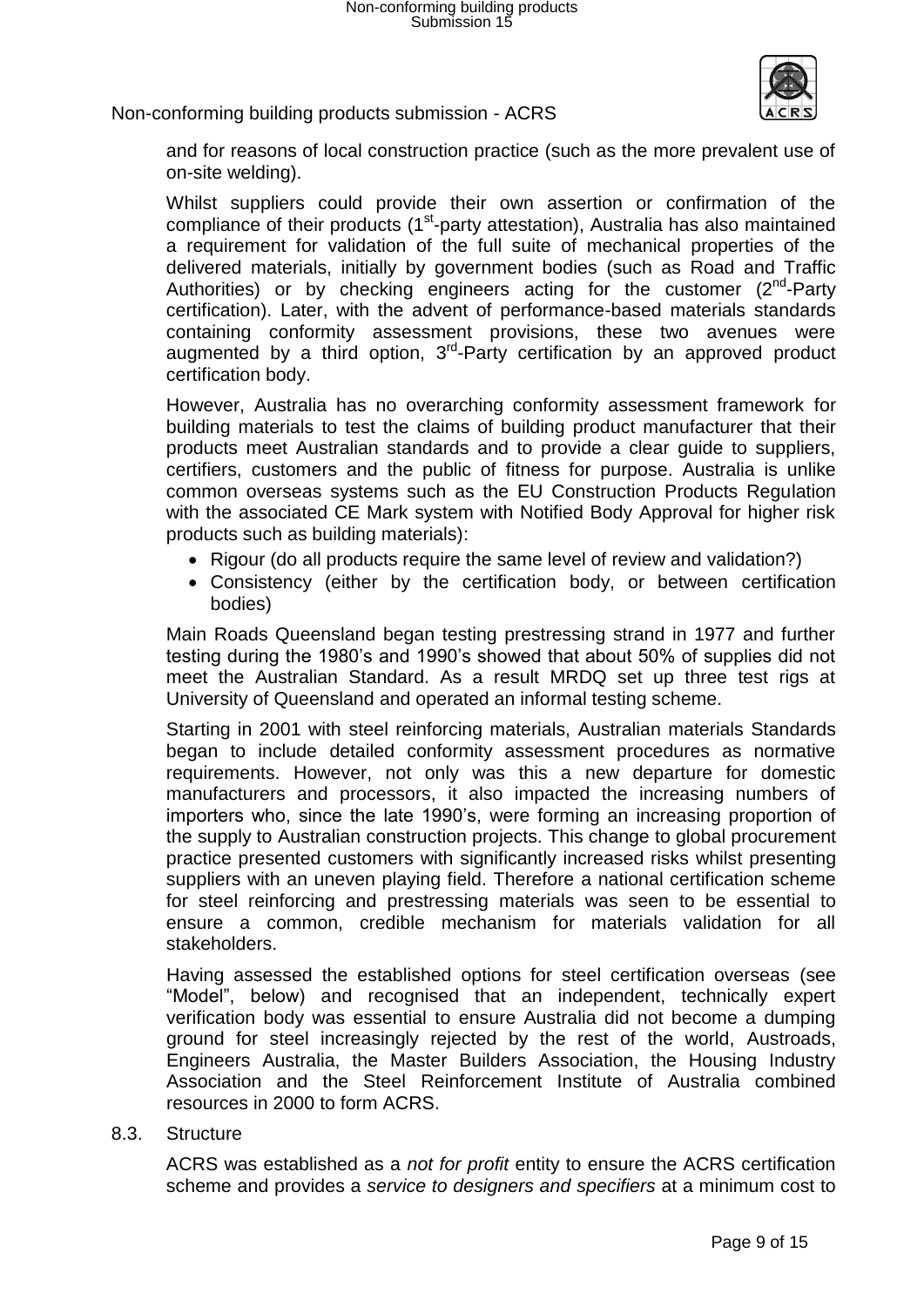

producers completely independent of any requirement to provide a financial return on investment to partnership or shareholders.

ACRS was established as an Authority, rather than a commercial product certification body, to ensure its independence from any stakeholder group. However, to ensure all relevant stakeholders have appropriate input to ACRS scope and development, and to ensure ACRS continued relevance to the construction industry, in its constitution ACRS provides for membership by any responsible organisation, including any *"authority, government or semi government instrumentality directly or indirectly involved with the [construction] Industry"* that *"is prepared to support and maintain the independence and impartiality of the Authority"*.

Since 2000, ACRS has developed to become an internationally recognised certification Authority accepted as a peer organisation by similar bodies overseas. ACRS performs a similar function and to similar levels of rigour and technical expertise to European organisations such as UKCARES in UK $^{14}$ , Deutches Institut fur Bautechnik<sup>15</sup> in Germany and the Instituto Italiano Di Guarantia Della Qualita<sup>16</sup>, with whom ACRS maintains regular contact and against whom ACRS periodically benchmarks its procedures and processes to ensure ACRS continued alignment with international best practice.

8.4. Operation

ACRS is the internationally recognised, independent, voluntary, not-for-profit, specialist third-party certification scheme for construction steels and associated products supplied to AS/NZS Standards and associated specifications.

ACRS operates as an interface between the construction industry and government. This choice of alignment is for two key reasons:

- government is the biggest construction client;
- governments set rules for industry: How government behaves therefore influences the whole construction industry.

#### ACRS

- has a wide range of stakeholders;
- provides industry leadership;
- makes good business sense;
- is a crucial enabler for steel building materials supply;
- results in better buildings (& infrastructure)

Conforming steel suppliers see ACRS as a "critical friend", as ACRS is evidencebased and fair to all parties.

ACRS Product Certification is based on the application of three essential elements:

- The manufacturers' management system as defined by BS EN ISO 9001
- The full requirements of the relevant product Standards

l <sup>14</sup> UK Certification Authority for Reinforcing Steels website [http://www.ukcares.com](http://www.ukcares.com/)

<sup>&</sup>lt;sup>15</sup> Deutches Institut fur Bautechnik (English language website): [https://www.dibt.de/index\\_eng.html](https://www.dibt.de/index_eng.html)

<sup>16</sup> Instituto Italiano Di Guarantia Della Qualita (English language website): <http://www.igq.it/en/>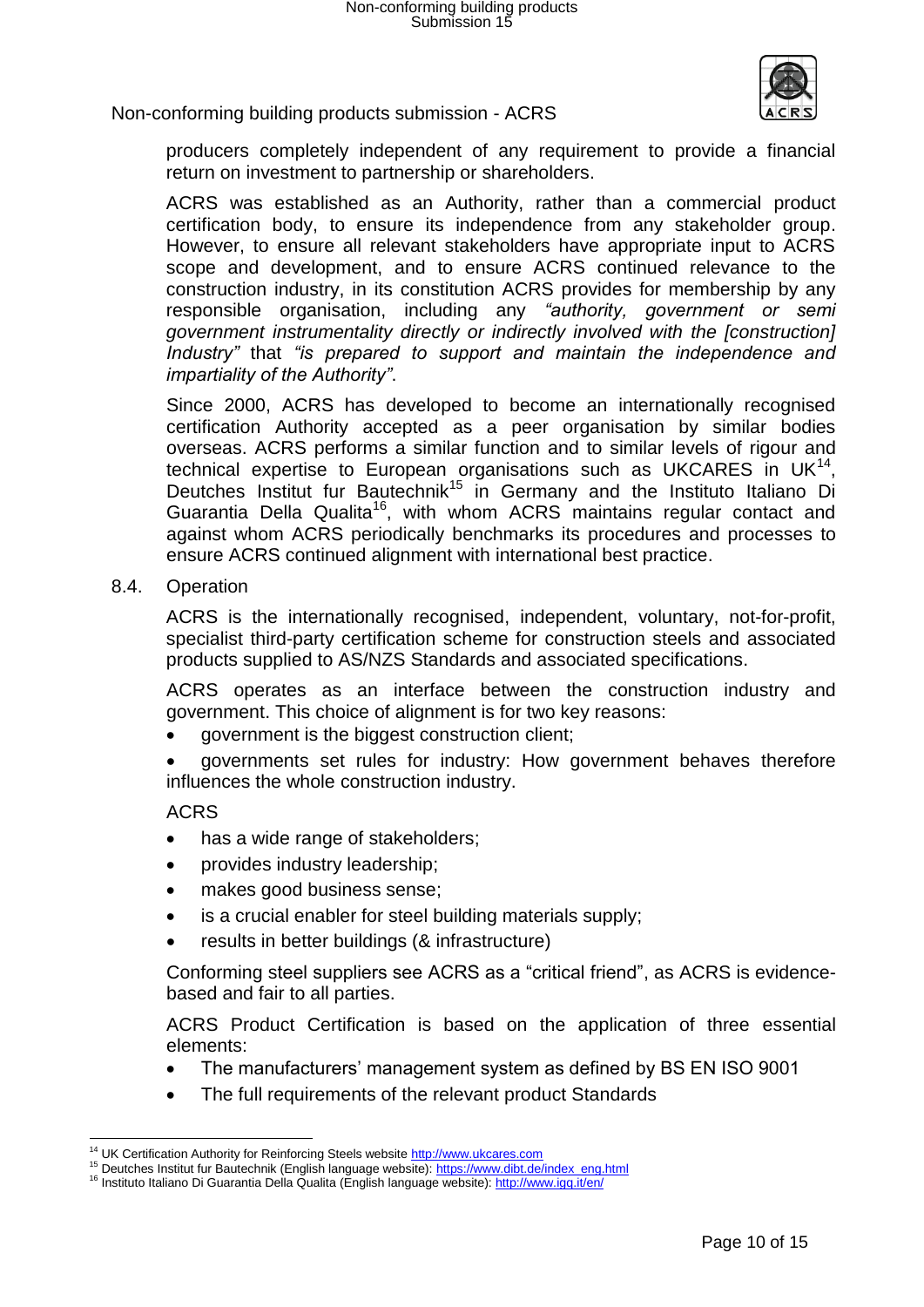

 The control of the manufacturers process in order that product of a consistent level of compliance will result

ACRS commenced certification to AS/NZS 4671 (steel reinforcing materials) in 2003 and AS/NZS 4672 (steel prestressing materials) in 2007. In 2011, at Austroads request, ACRS expanded its scheme to include certification to the recently published structural steels standards. In February 2014, the ACRS board of directors voted to establish a new line of ARCS certification as a Technical Approvals Body (TAB) certifying building materials and systems, such as structural bolts, not currently subject to product certification to existing AS/NZS or international standards.

ACRS certification is easy to use, rigorous, yet not onerous, and it removes the need for site personnel to review test certificates at every delivery (although test certificates may be required for certain products and applications).

8.5. ACRS Coverage of steels to AS/NZS Standards

ACRS certifies the majority of non-fabricated construction steels (steel reinforcing materials, prestressing steel materials and (non-fabricated) structural steels) used in Australia and New Zealand. ACRS is currently assessing additional suppliers and it is expected that ACRS coverage, especially in structural steels will increase.

ACRS certifies over one hundred and fifty facilities, belonging to over forty supplier companies, in fifteen countries<sup>17</sup> (including China, Japan, Korea, Germany), offering the Australian and New Zealand construction industries a wide range of products demonstrably compliant with current Australian/New Zealand Standards and associated specification.

Over the past three years, ACRS has refused certification to a growing number of steel companies that have been unable to provide the minimum evidence of the consistent product conformity required by the AS/NZS Standard of supply claimed by the manufacturer. This unseen benefit delivers a major reduction in the risk of nonconforming product arriving on Australian construction sites, provided ACRS Certification is specified by project owners.

# 8.6. ACRS Certification to AS/NZS Standards

The ACRS Product Certification Scheme currently offers certification to the following AS/NZS steel materials standards:

- 1. AS/NZS 4671 Steel Reinforcing Materials
- 2. AS/NZS 4672 Steel Prestressing Materials
- 3. AS/NZS 1163 Cold Formed Steel Hollow Sections
- 4. AS/NZS 1594 Hot Rolled Steel Flat Products
- 5. AS/NZS 3678 Structural Steel Hot rolled plates, Floorplates and Slabs
- 6. AS/NZS 3679.1 Structural Steel Hot Rolled Bars and Sections
- 7. AS/NZS 3679.2 Welded I Sections

ACRS is currently extending its product certification scheme to include Technical Approvals for established, approved customer specifications (e.g. Austroads

l <sup>17</sup> ACRS Certificate Holders (ACRS website)<http://steelcertification.com/search1.html>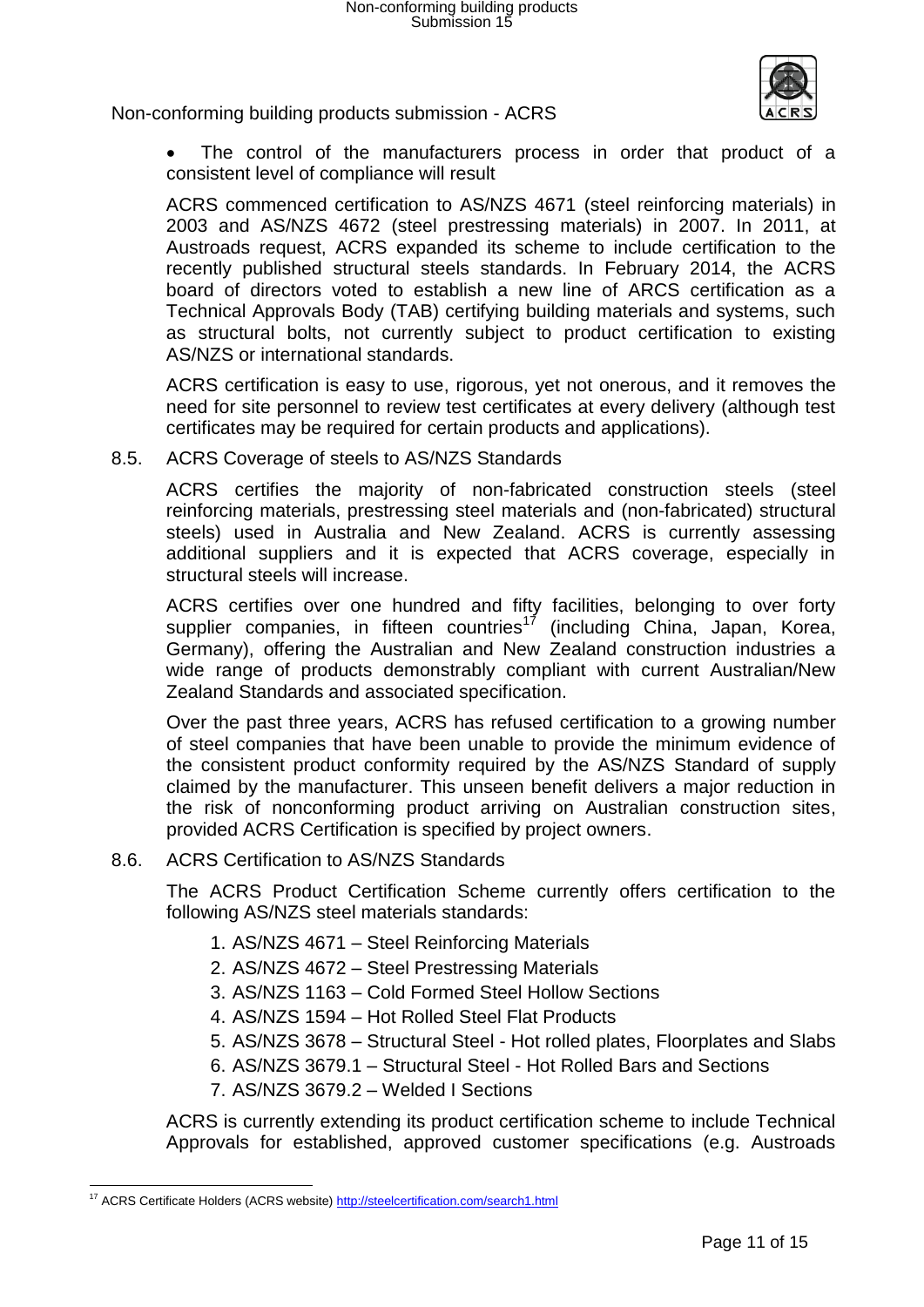

members, such as RMS). Again based upon the internationally recognised UKCARES Approvals framework, the ACRS Technical Approvals model differs in that, uniquely, ACRS has included most of its product certification requirements to provide an additional, ongoing validation of product conformity and a higher level of technical assessment than provided by most international Approval systems, whilst following the well-recognised and cost-effective UKCARES/ACRS product certification model.

Lastly, ACRS has commenced the creation of a new ACRS ISO 9001 certification scheme. This scheme will be offered (on a voluntary basis) only to companies that already hold ACRS product certification. Unusually, the ACRS ISO 9001 scheme will be focussed only on construction steels manufacture, fabrication and supply. The advantage of a more specialised scheme (again based on successful UKCARES experience) is that ACRS' expert assessors have in-depth knowledge and direct experience with the processes concerned, leading to a more. It is anticipated that this new scheme will be released in 2016, after the issue of the new ISO 9001 standard.

8.7. Costs of the ACRS Scheme

The costs of the ACRS scheme are borne entirely by the applicant steel firms. There is no cost to steel purchasers or users of ACRS certificates, either directly by charges from ACRS, or indirectly by any impact on the cost of steels sold by steel companies certified by ACRS. Evidence shows that the costs to any certified firm of ACRS certification are typically less than 0.1% of the sales price of the materials.

As a not-for-profit body dealing only with construction steels, ACRS costs are the minimum required to deliver a credible, rigorous, focussed and technically competent certification scheme for steel purchasers.

The alternative to ACRS can involve testing of materials delivered on site where the cost may be 1000-times larger, plus project delays (plus claims?), than ACRS certification and continual verification at-source. Relying on test certificates for imported materials is now extremely high-risk (e.g. the UK CROSS system<sup>18</sup> ref. [www.structural-safety.org/\)](http://www.structural-safety.org/), due to proliferation of incomplete, inaccurate and fraudulent test certificates.

8.8. JAS-ANZ Accreditation

The ACRS product certification scheme is accredited by JAS-ANZ to the requirements of the governing international Standard, ISO IEC 17065 (2012) – "Conformity assessment - Requirements for bodies certifying products, processes and services". JAS-ANZ accreditation provides verification that ACRS:

- a. operates independently, without regard for either the geographic location, or commercial affiliation of any applicant for certification;
- b. operates competently and;
- c. operates consistently to ACRS' own scheme rules and technical levels for certifying to its nominated standards.

ACRS understands that it was only the second product body to be accredited by JAS-ANZ to this new Standard and the first for building materials.

l

<sup>&</sup>lt;sup>18</sup> Structural Safety website **www.structural-safety.org/**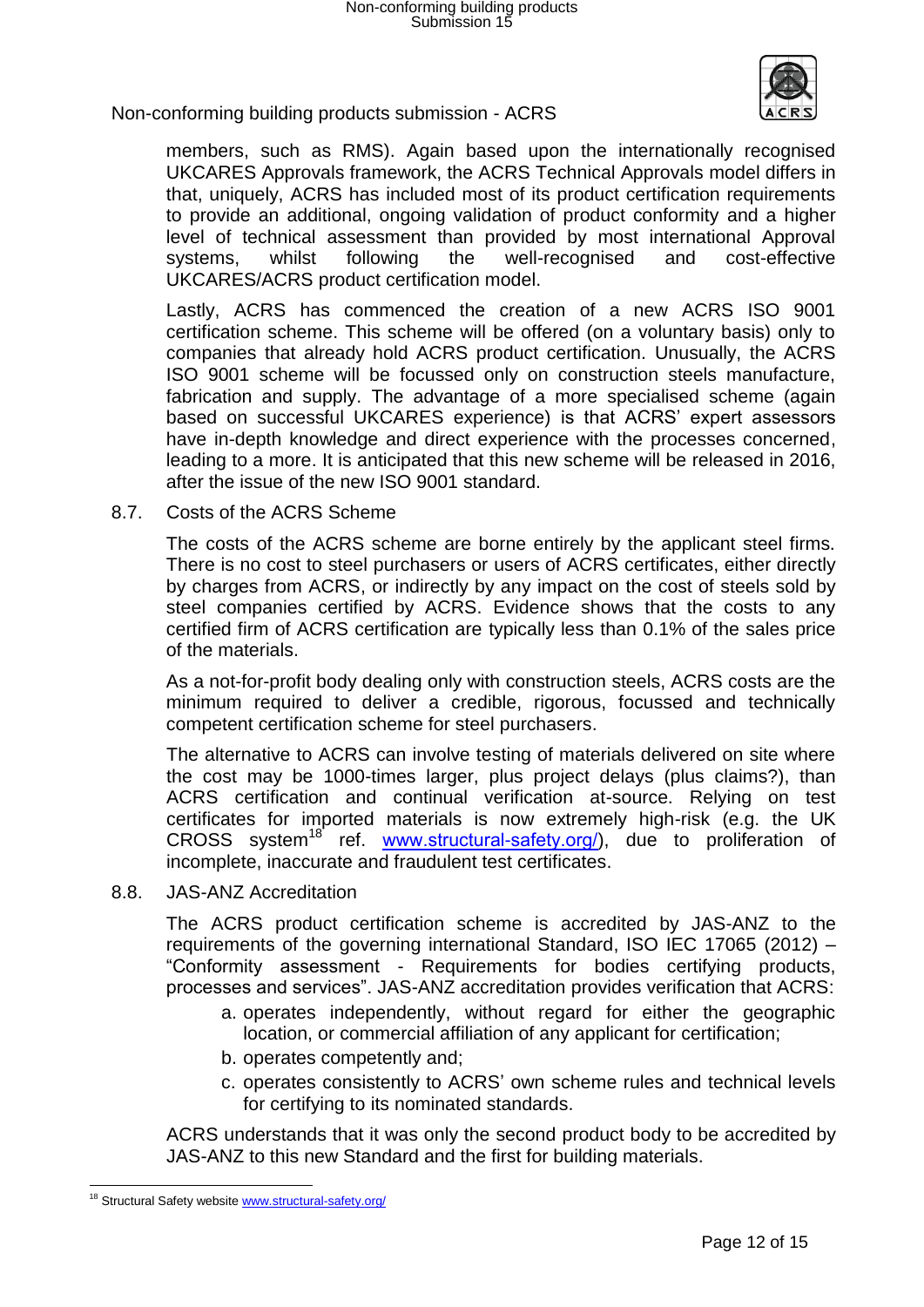

# 8.9. The ACRS certification model

ACRS was founded on the UKCARES $<sup>14</sup>$  model of steel certification successfully</sup> used in UK and internationally since the mid 1980's (see above. UKCARES is a Notified Body for steels under the CE marking system. The EU Construction Products Regulation requires that where a product is of higher risk (such as steel), the CE marking must be awarded by a "Notified Body", a body with sufficient expertise and resources to satisfactorily assess and validate a manufacturer's claims of product conformity*).* 

Subsequently, ACRS has had 15-years of continuous development and 12-years of direct experience of evaluation of steel suppliers to the requirements of AS/NZS standards.

The ACRS scheme operates to internationally recognised principles to provide a simple, cost-effective and credible means for customers and suppliers to demonstrate compliance without the need for complex, project specific documentation, or on-site testing of delivered materials. Simply put, the use of ACRS certification enables confident specification and sourcing of AS/NZS compliant construction steels and, in place of site-based verification, significantly, reduces specifier and user risk, whilst saving time and cost to customers, checkers and suppliers.

Providing a seamless certification system building upon, but not duplicating, a manufacturer's established quality management (e.g. ISO 9001) and testing systems (e.g. NATA-accredited laboratories), ACRS delivers consumer and customer-oriented independent verification that the steel construction materials supplied by an ACRS certified company consistently meet the requirements of the appropriate Australian/New Zealand, or international Standards.

Specifying ACRS-certified suppliers in contract documents eliminates the need for rushed testing and investigation of materials when delivered to site and are often on the critical path. This can eliminate major delays and contract claims if product is found to be nonconforming.

The ACRS scheme, using the UKCARES<sup>14</sup> framework, provides a rigorous validation of steel suppliers claims. In steel reinforcing materials ACRS covers both the steel manufacturer and the steel processor. ACRS is currently examining means by which fabricated structural steels manufactured by ACRS certified mills may be traced through distribution to the final customer.

#### 8.10. ACRS member companies

ACRS member companies reflect the breadth of the construction industry, comprising organisations representing designers, certifiers & specifiers, customers & users, and manufacturers & suppliers. The representation of such a broad range of industry professionals provides the ACRS board with the means to ensure balanced and credible delivery of product certification, meeting legitimate industry technical requirements by the most appropriate and cost effective means. Member companies endorse and support the ACRS Scheme on a non-exclusive basis (i.e a member company may support or recognise other, demonstrably equivalent certification bodies)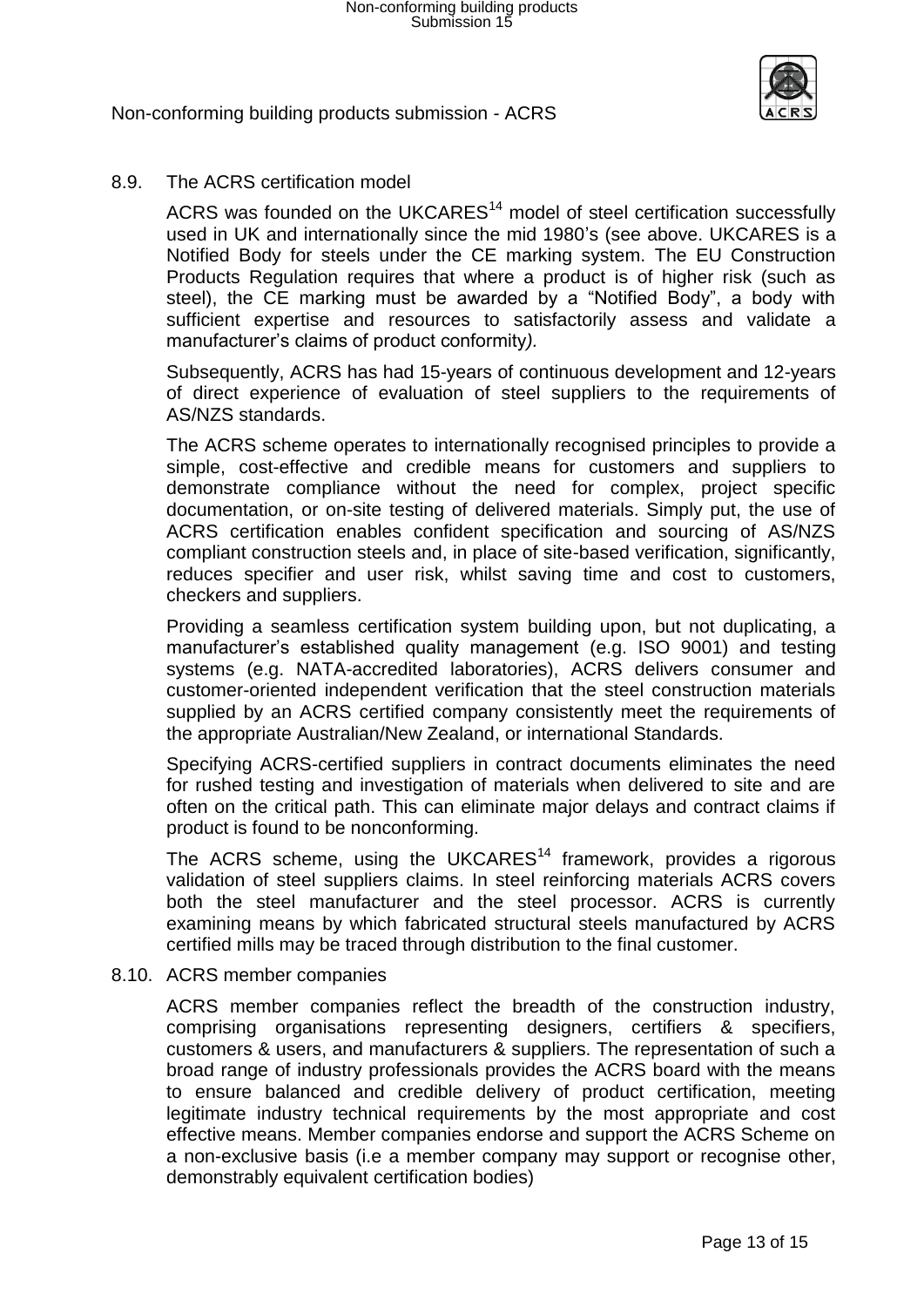

Austroads was a founder member of ACRS, together with Engineers Australia (then the Institution of Engineers, Australia); Consult Australia (then the Association of Consulting Engineers, Australia); the Master Builders Association; the Housing Industry Association; the Bureau of Steel Manufacturers, Australia; the Steel Reinforcement Institute of Australia, and; The University of Melbourne. Other peak bodies have joined subsequently.

The current member companies of ACRS are:

- 19. Australasian Wire Industry Association (AWIA) *[importers]*
- 20. Australian Constructors Association (AHCA) *[major building contractors]*
- 21. Australian Institute of Building (AIB)
- 22. Australian Institute of Building Surveyors (AIBS)
- 23. Australian Steel Institute (ASI)
- 24. Austroads
- 25. Building Officials Institute of New Zealand (BOINZ)
- 26. Bureau of Steel Manufacturers of Australia (BOSMA)
- 27. Concrete Institute of Australia (CIA)
- 28. Consult Australia (formerly, ACEA)
- 29. Engineers, Australia
- 30. Heavy Engineering Research Association (HERA NZ)
- 31. Housing Industry Association (HIA)
- 32. Master Builders Association (MBA)
- 33. National Precast Concrete Association Australia (NPCAA)
- 34. Post Tensioning Institute of Australia (PTIA)
- 35. Steel Reinforcement Institute of Australia (SRIA)
- 36. The University of Melbourne

Several more peak bodies, from both Australia and New Zealand, are currently considering application.

8.11. ACRS Board of directors

ACRS is governed by a board of directors. The board sets ACRS policy and goals, meeting quarterly to discuss and review the progress and performance of the Authority. The board is intended to be as broadly representative of the construction industry as possible, and is made up of both independent directors and nominee directors.

Each member company has the opportunity to nominate a suitable person to act as a director on the ACRS board and for that person to nominate for one or more committees. Nominations are reviewed and accepted for recommendation to the ACRS board of directors by the Directors Appointments & Review Committee.

#### 8.12. ACRS Audit & Assessment Committee

The Audit & Assessment Committee is the decision-making body by which ACRS provides certification and makes the technically rigorous certification decisions on which ACRS reputation is based.

The committee is made up of voting members (ACRS directors) and non-voting members (ACRS staff), none of whom are connected to firms who manufacture or supply steel materials, and all of whom have the technical skills to review the audit reports and test data related to each evaluation.